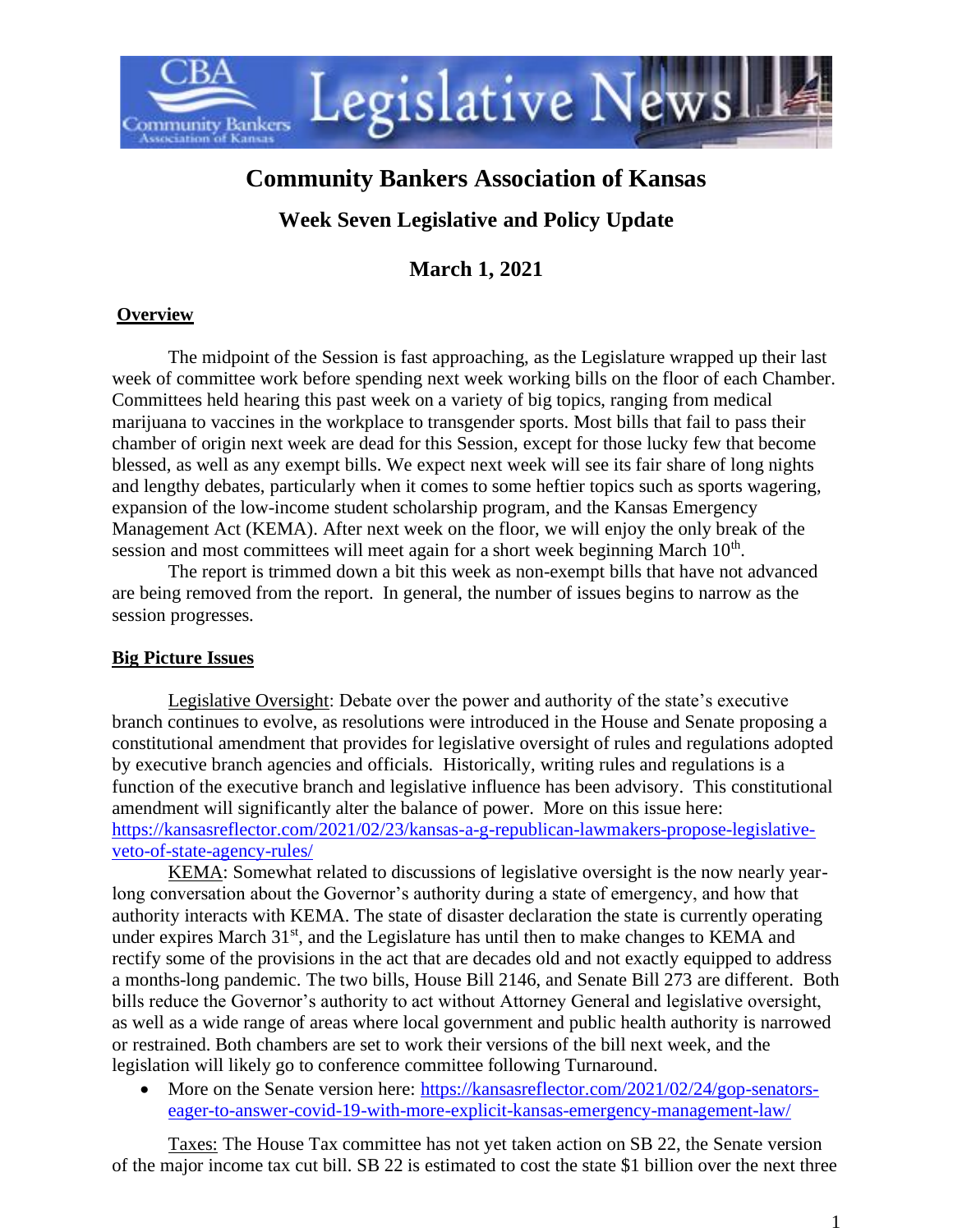years. The House has introduced their own version of the income tax cut bill, HB 2421. The major property tax bill, SB 13, still awaits action on the House floor. It is most likely at this point that tax action will take place in the second half of the session.

K-12 Education: In addition to continued efforts this week to expand the state's lowincome student scholarship program, the K-12 Education Budget committee wrapped up their recommendations on the State Department of Education's budget. Also, of note this week in the education committees were hearings on the Back-to-School Act—requiring districts to provide a full-time, in-person attendance option by March  $26<sup>th</sup>$ —and a bill prohibiting transgender students from competing in women's sports. More on that here:

[https://kansasreflector.com/2021/02/23/kansas-transgender-sports-bill-epitome-of-fair-play-or](https://kansasreflector.com/2021/02/23/kansas-transgender-sports-bill-epitome-of-fair-play-or-brazenly-unconstitutional-discrimination/)[brazenly-unconstitutional-discrimination/](https://kansasreflector.com/2021/02/23/kansas-transgender-sports-bill-epitome-of-fair-play-or-brazenly-unconstitutional-discrimination/)

## **Financial Institutions Issues**

SB 15: Economic Recovery & Privilege Tax Legislation Summary and Update

- The Governor signed SB 15 into law on February  $25<sup>th</sup>$ .
- More on the Governor's approval here: [https://kansasreflector.com/2021/02/25/democratic-governor-gop-lawmakers-unify-to](https://kansasreflector.com/2021/02/25/democratic-governor-gop-lawmakers-unify-to-dedicate-60m-for-low-cost-loan-program/)[dedicate-60m-for-low-cost-loan-program/](https://kansasreflector.com/2021/02/25/democratic-governor-gop-lawmakers-unify-to-dedicate-60m-for-low-cost-loan-program/)
- As a reminder, SB 15 includes both the Economic Recovery Linked Deposit Program and credit union field of membership provisions. The linked deposit program will use \$60 million in state idle funds for a low interest loan program administered by the State Treasurer's office. The privilege tax portion of the bill eliminates the privilege tax on ag real estate loans and single-family residential loans in communities of 2,500 people or less.
- The Senate passed the bill as amended 39-0 on February  $1<sup>st</sup>$  and the House passed it one week later, 122-1.

Legislation of Interest

- HB 2189 Payday Lending: Providing restrictions, lender reporting and other requirements for alternative small loans made under the UCCC.
	- o The bill caps open end credit at 36%. Closed end increases from the dual rates of 36%/21% to all 36%.
	- $\circ$  Hearing in House FIRD Monday, February 22<sup>nd</sup>.
	- o OSBC offered neutral testimony. Proponents of the bill included Pew Charitable Trusts, the Kansas Catholic Conference, and Atlas Credit Company. Several payday loan companies, including LoanMax and CURO Financial Technologies, as well as Kansas Community Financial Services Association.
	- o The legislation will not advance this Session.
- SB 178: Providing for trust company charter conversions.
	- o Hearing in Financial Institutions Wednesday, 2/17.
	- o OSBC brought the legislation forward. Currently, the Kansas banking code does not allow a national bank to convert to a state trust company, so this legislation would incorporate trust companies into the conversion statutes. It allows national banks to come into the state as trust companies, and state trust companies can go out of the state as national banks.
	- o There were no neutrals or opponents to the bill.
	- o Committee passed the bill out on 2/24.
- HB 2187: Enacting the first-time home buyer savings account.
	- o Hearing in House FIRD last week. There were no neutrals or opponents.